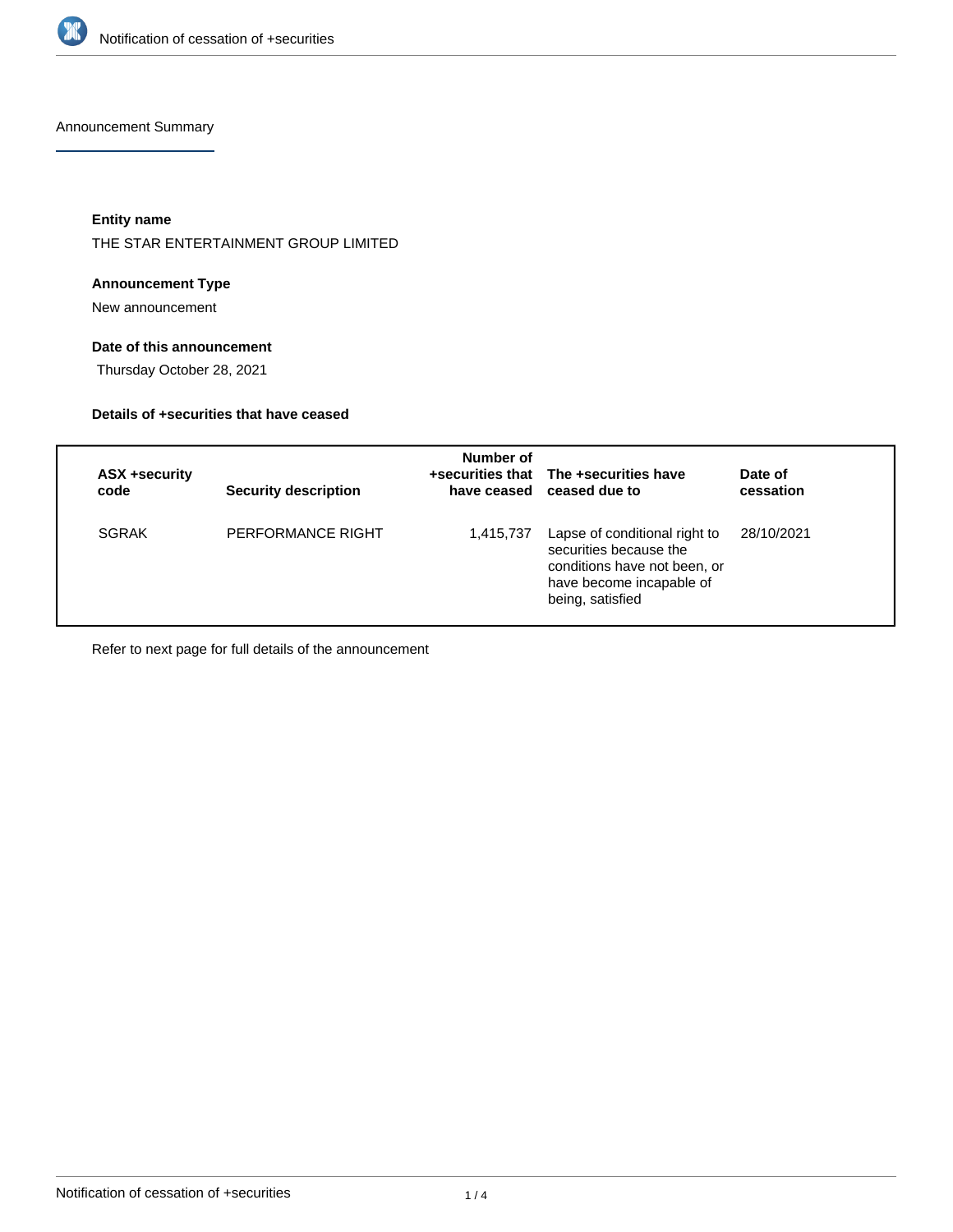

Part 1 - Announcement Details

## **1.1 Name of +Entity**

THE STAR ENTERTAINMENT GROUP LIMITED

We (the entity named above) provide the following information about our issued capital.

**1.2 Registered Number Type** ABN

**Registration Number** 85149629023

**1.3 ASX issuer code** SGR

**1.4 The announcement is** New announcement

# **1.5 Date of this announcement**

28/10/2021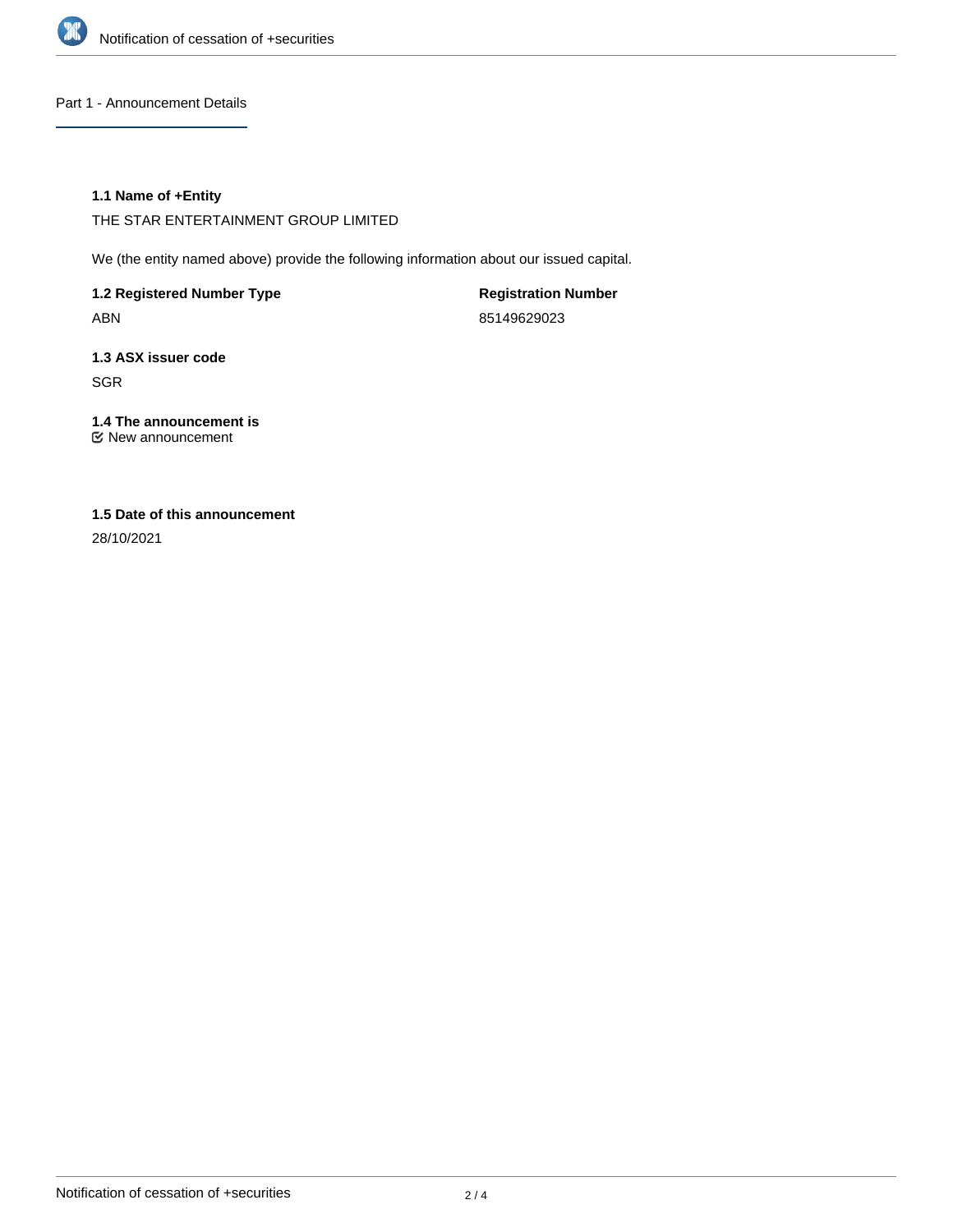

### Part 2 - Details of +equity securities or +debt securities that have ceased

## **ASX +Security Code and Description**

SGRAK : PERFORMANCE RIGHT

### **Unquoted +equity securities that have ceased**

## **Number of securities that have ceased**

1,415,737

#### **Reason for cessation**

Lapse of conditional right to securities because the conditions have not been, or have become incapable of being, satisfied

| Date of cessation |  |
|-------------------|--|
|-------------------|--|

**Is the entity paying any consideration for the cessation?** No

#### 28/10/2021

#### **Any other information the entity wishes to notify to ASX about the cessation?**

The number of securities that have ceased include the number of Performance Rights which lapsed in relation to the following key management personnel: Matt Bekier - 627,706 Harry Theodore - 31,818 Greg Hawkins - 163,636 Geoff Hogg - 82,500